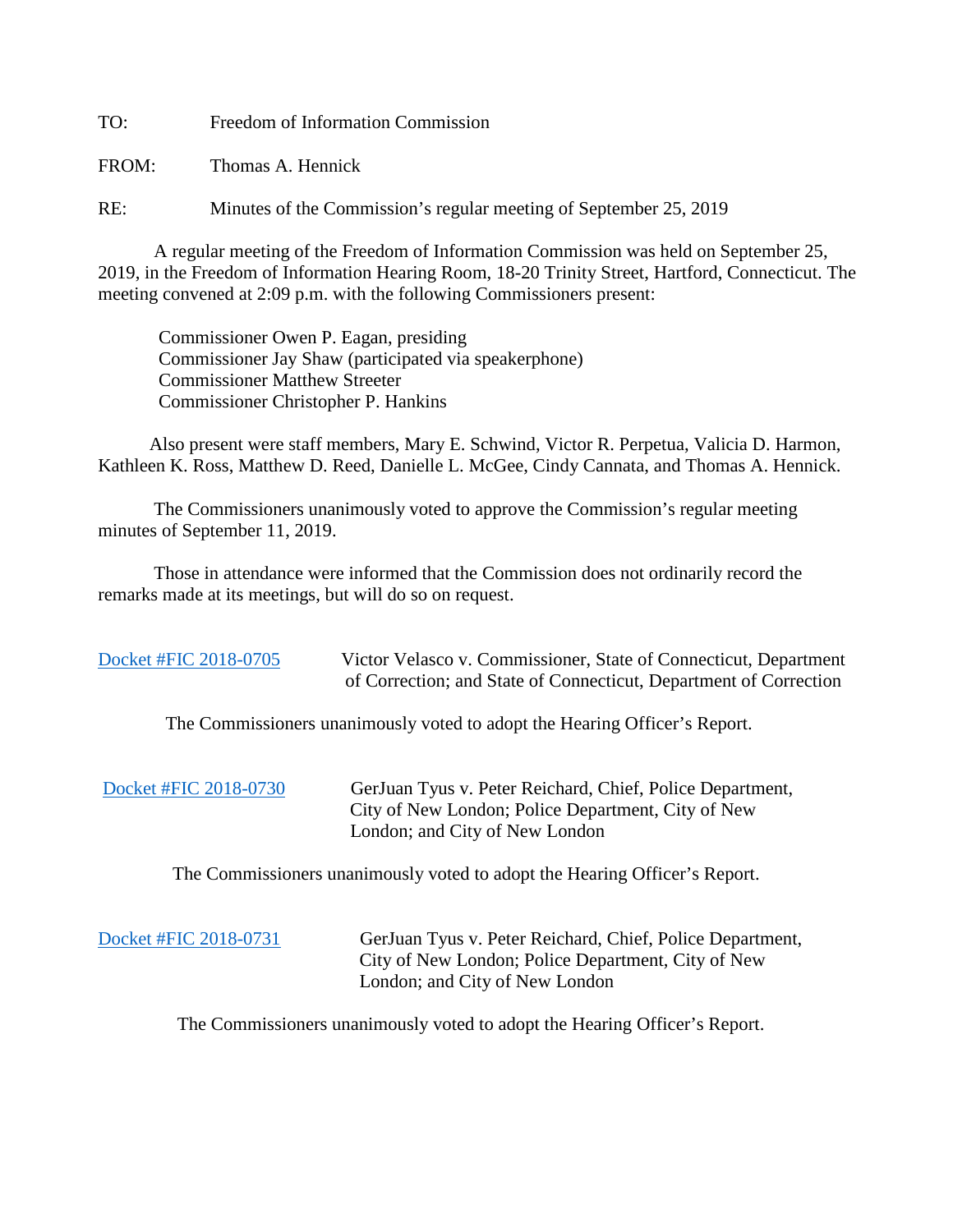Minutes, Regular Meeting, September 25, 2019 Page 2

 [Docket #FIC 2018-0732](https://portal.ct.gov/-/media/FOI/FinalDecisions/2019/Sept25/2018-0732.pdf?la=en) GerJuan Tyus v. Peter Reichard, Chief, Police Department, City of New London; Police Department, City of New London; and City of New London The Commissioners unanimously voted to adopt the Hearing Officer's Report. [Docket #FIC 2019-0257](https://portal.ct.gov/-/media/FOI/FinalDecisions/2019/Sept25/2019-0257.pdf?la=en) GerJuan Tyus v. Peter Reichard, Chief, Police Department, City of New London; Police Department, City of New London; and City of New London The Commissioners unanimously voted to adopt the Hearing Officer's Report.

[Docket #FIC 2019-0333](https://portal.ct.gov/-/media/FOI/FinalDecisions/2019/Sept25/2019-0333.pdf?la=en) GerJuan Tyus v. Peter Reichard, Chief, Police Department, City of New London; Police Department, City of New London; and City of New London

The Commissioners unanimously voted to adopt the Hearing Officer's Report.

 [Docket #FIC 2019-0347](https://portal.ct.gov/-/media/FOI/FinalDecisions/2019/Sept25/2019-0347.pdf?la=en) GerJuan Tyus v. Peter Reichard, Chief, Police Department, City of New London; Police Department, City of New London; and City of New London

The Commissioners unanimously voted to adopt the Hearing Officer's Report.

[Docket #FIC 2018-0587](https://portal.ct.gov/-/media/FOI/FinalDecisions/2019/Sept25/2018-0587.pdf?la=en) James Torlai v. James P. Wardwell, Chief, Police Department, City of New Britain; Police Department, City of New Britain; and City of New Britain

The Commissioners unanimously voted to adopt the Hearing Officer's Report.

[Docket #FIC 2018-0679](https://portal.ct.gov/-/media/FOI/FinalDecisions/2019/Sept25/2018-0679.pdf?la=en) Francis Barron v. Director of Human Resources, Greenwich Public Schools; and Greenwich Public Schools

 Francis Barron appeared on his own behalf. Attorney Abby Wadler appeared on behalf of the respondents. The Commissioners returned the matter to the Hearing Officer for further review.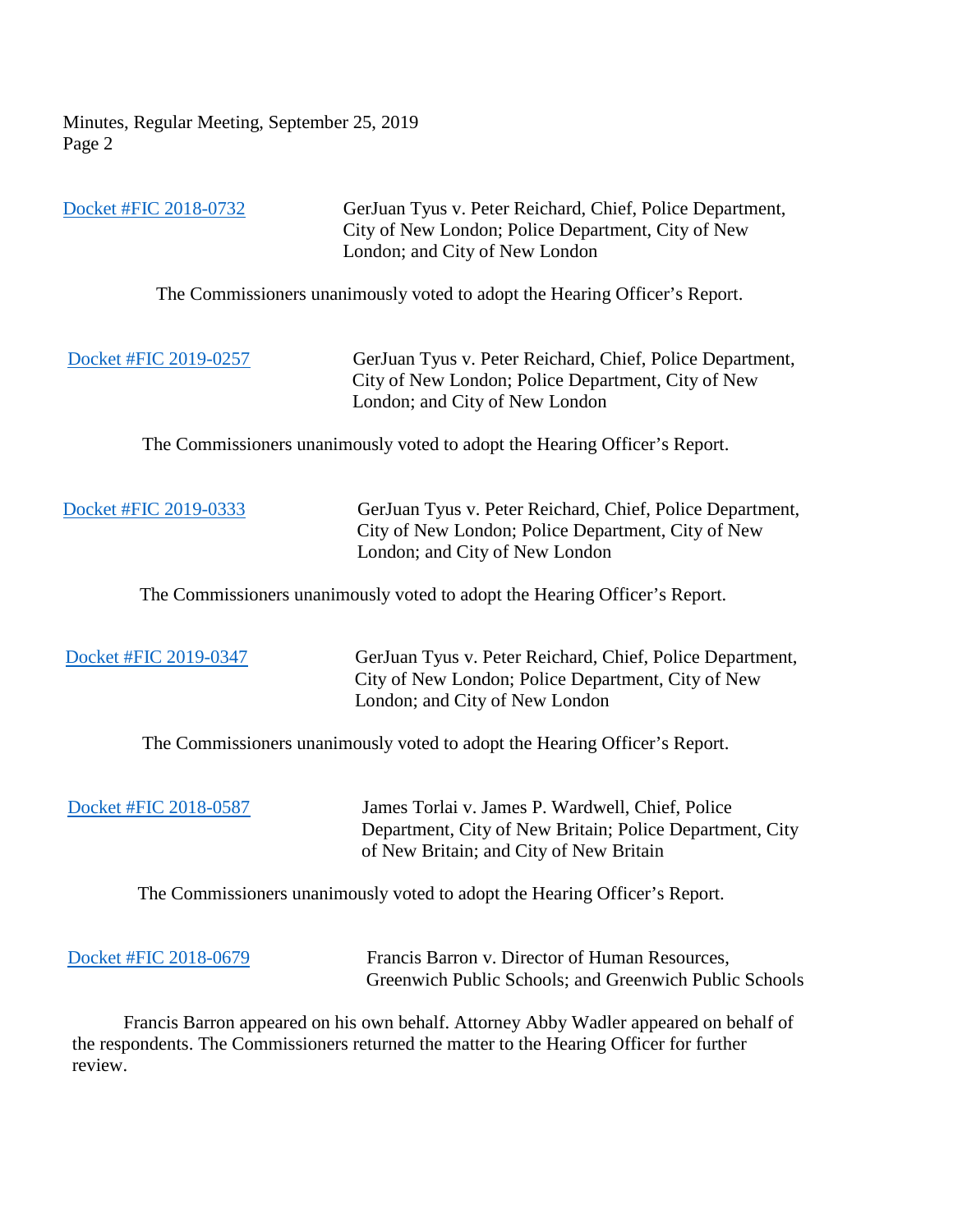Regular Meeting, September 25, 2019 Page 3

 [Docket #FIC 2019-0075](https://portal.ct.gov/-/media/FOI/FinalDecisions/2019/Sept25/2019-0075.pdf?la=en) Kenneth Krayeske v. Rollin Cook, Commissioner, State of Connecticut, Department of Correction; and State of Connecticut, Department of Correction

The Commissioners unanimously voted to adopt the Hearing Officer's Report.

 [Docket #FIC 2019-0138](https://portal.ct.gov/-/media/FOI/FinalDecisions/2019/Sept25/2019-0138.pdf?la=en) Michael Bracken, Jr. v. Eric Osanitsch, Chief, Police Department, Town of Windsor Locks; Police Department, Town of Windsor Locks; and Town of Windsor Locks

 Michael Bracken appeared on his own behalf. The Commissioners unanimously voted to amend the Hearing Officer's Report. The Commissioners unanimously voted to adopt the Hearing Officer's Report as amended.\* The proceedings were recorded digitally.

[Docket #FIC 2019-0251](https://portal.ct.gov/-/media/FOI/FinalDecisions/2019/Sept25/2019-0251.pdf?la=en) Ida Klaneski and Stanley Klaneski v. Mayor, Town of Plymouth; and Town of Plymouth

 Ida and Stanley Klaneski appeared on their own behalf. Attorney William Hamzy appeared on behalf of the respondents. The Commissioners unanimously voted to amend the Hearing Officer's Report. The Commissioners unanimously voted to adopt the Hearing Officer's Report as amended.\* The proceedings were recorded digitally.

 [Docket #FIC 2019-0319](https://portal.ct.gov/-/media/FOI/FinalDecisions/2019/Sept25/2019-0319.pdf?la=en) Cherlyn Poindexter v. AnneMarie Paone-Mullin, Human Resources Administrator, State of Connecticut, Southern Connecticut State University; and State of Connecticut, Southern Connecticut State University

The Commissioners unanimously voted to adopt the Hearing Officer's Report.

[Docket #FIC 2019-0367](https://portal.ct.gov/-/media/FOI/FinalDecisions/2019/Sept25/2019-0367.pdf?la=en) Richard Kosinski v. First Selectman, Town of Oxford; Finance Department, Town of Oxford; and Town of Oxford

The Commissioners unanimously voted to adopt the Hearing Officer's Report.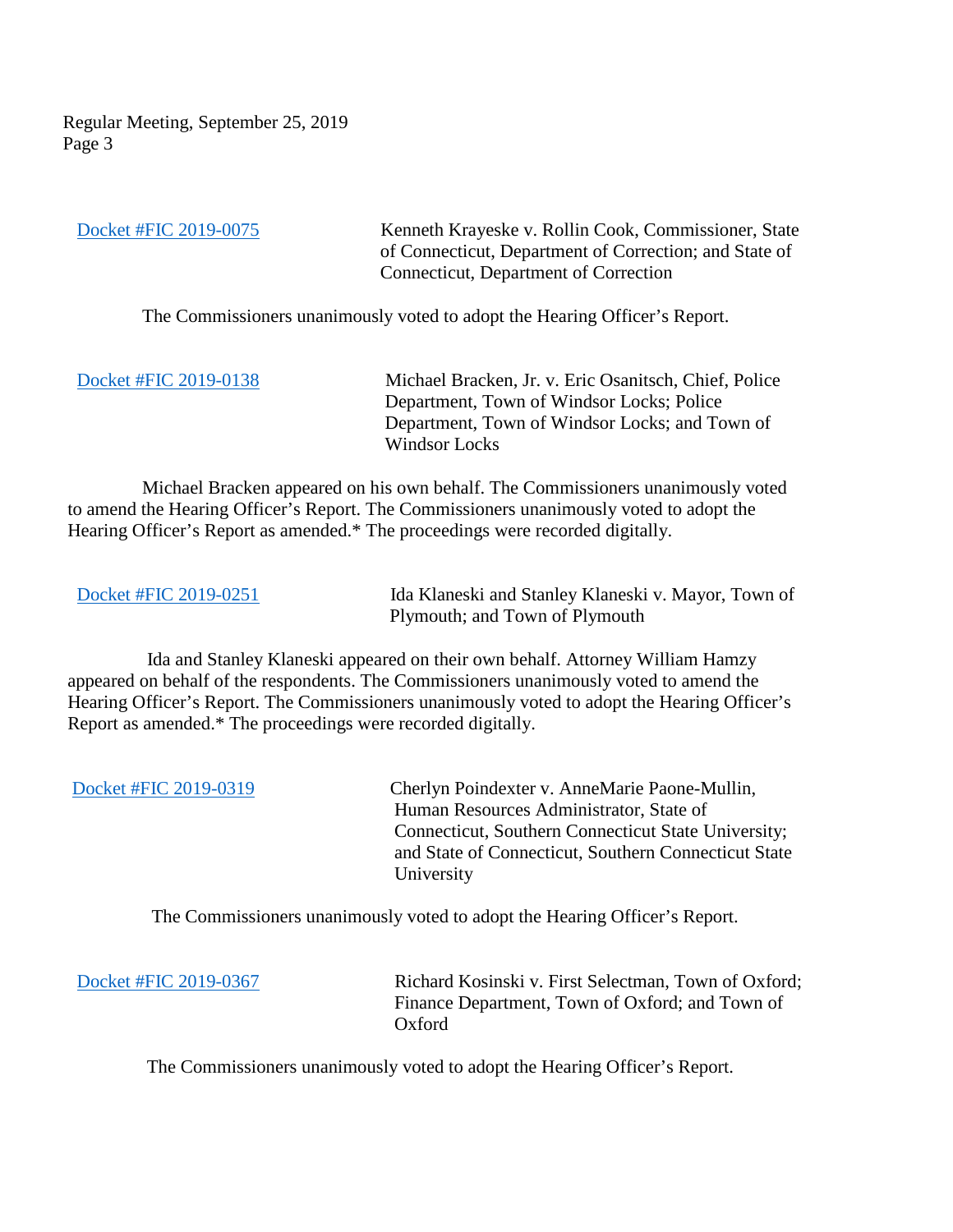Regular Meeting, September 25, 2019 Page 4

 Commissioners unanimously voted to deny a motion to reconsider the final decision dated September 12, 2019 and received by the Commission on September 12, 2019, filed by complainant in *Ethan Book v. Christopher Rosario, Member, Connecticut General Assembly; and Connecticut General Assembly,* Docket #FIC 2018-0560. The proceeding was recorded digitally.

 Commissioners reviewed the order of dismissal in *Scott Parsons vs. Freedom of Information Commission, et. al,* CV-18-6047762-S (Sept. 9, 2019). No action was taken.

 Mary E. Schwind reported that work continued on filling the agency's vacant paralegal position. She reported that approximately 80 applications had been received.

 Commissioners and staff observed a moment of silence for former FOI Commission Chairman Andrew O'Keefe who passed away earlier in the week.

The meeting was adjourned at 4:04 p.m.

 $\mathcal{L}_\text{max}$  , which is a set of the set of the set of the set of the set of the set of the set of the set of the set of the set of the set of the set of the set of the set of the set of the set of the set of the set of Thomas A. Hennick MINREGmeeting 09252019/tah/09262019

\* See attached for amendments